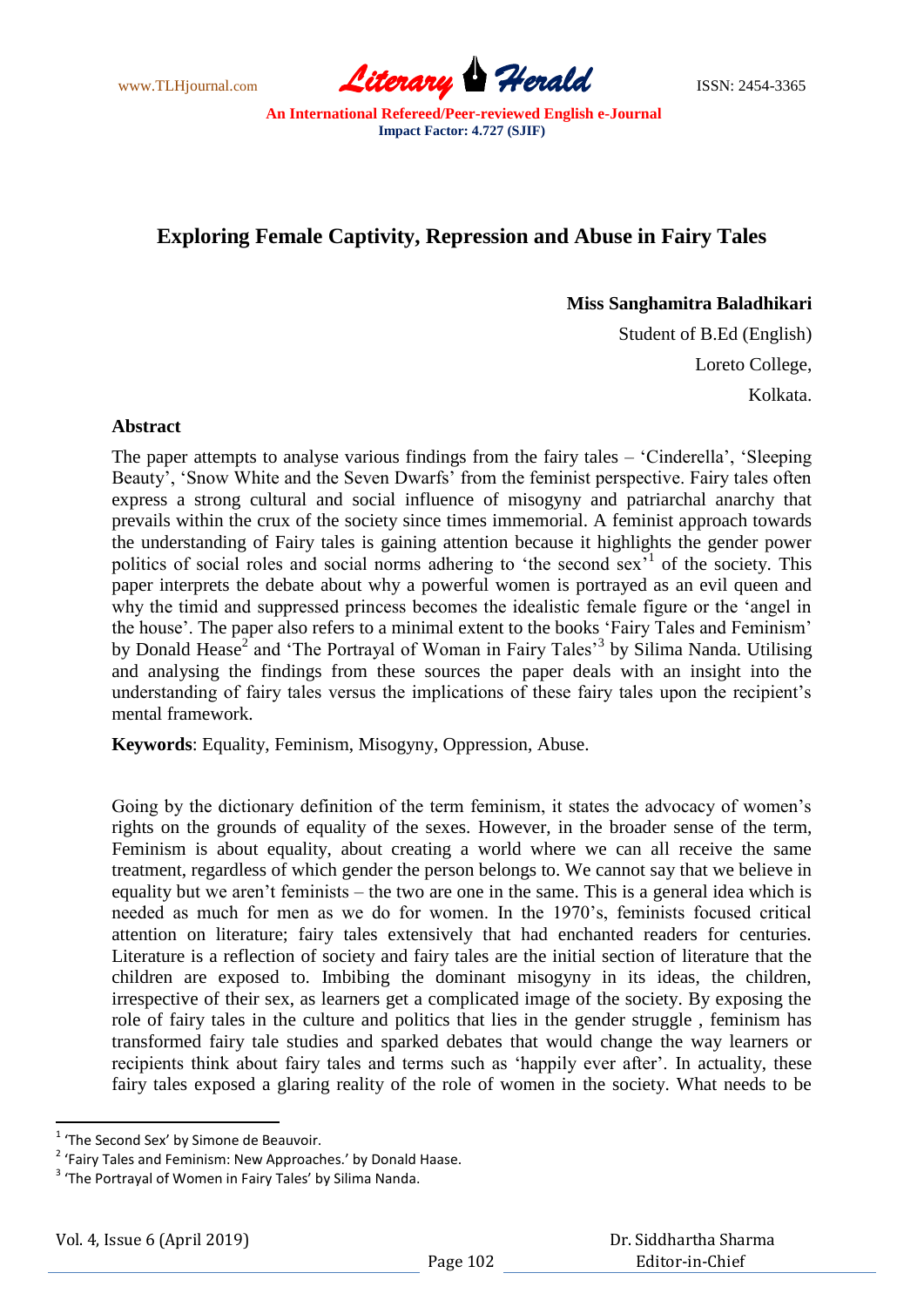

brought under focus is the significance of these readings upon the learners' mind and its effect on learning. What is stored in the learners' mind is the normalcy of the subservient position of women in the society, stereotyping of women as evil witches or stepmothers or the valiant hero or men freeing the 'damsel in distress', thereby proving their superiority over women.

Fairy tales are often considered to be citing certain ideas which, the paper aims to interpret from the feminist point of view such as the ' idea of women being 'fair and beautiful' in Snow White and the Seven Dwarfs ; 'portrayal of women as evil' as pictured in almost every fairy tale. For example the evil stepmother and step sisters in Cinderella, the evil fairy Maleficient in Sleeping Beauty. The idea of 'damsel in distress' is also varied to interpretations from a feminist point of view. The central idea which surrounds every fairy tale is the tale of the submissive princess passively relegated to the domestic section of household, waiting earnestly for their Knights in shining armour, whose superiority is superimposed by the portrayal of valiantly defeating dragons and animals. What they fail to portray overall is that women should be characterised by the strength of their abilities and if given a chance, they can themselves seize control of their destinies, rather than being the passive 'victim' as the fairy tales showcase. The feminist perspective has been essentially stated on fairy tales by many ideas portraying in many researches. As stated by Donald Hease in Fairy Tales and Feminism, feminism and feminists exposed the role of fairy tales. The book identifies the cultural struggle over gender and feminism and fairy tale studies. The essays challenge the conventional wisdom about the fairy tales' heroines and offer new insights into the tales produced by female writers. This paper explores the ideas that elucidates in the intersection of fairy tales and feminism. The Portrayal of Women in Fairy Tales by Dr. Silima Nanda explores the wondrous fairy tales that have emanated from a wide variety of tiny tales having undergone numerous transformations by political and social forces. The paper aims to construct an idea from these sources and establish how the function of an educator can be implemented in the study of the fairy tales. (Haase)

Cinderella, far from being an innocent fairy tale about a girl achieving her dreams is actually a misogynistic story that represents women as greedy and cruel, or pretty and passive and suggests that the only way for a woman to get ahead in the world is to let her be abused and wait for help from a glorified hero. Cinderella is oppressed by her father and stepmother. She is forced to perform the traditional female tasks relegated to domestic works like cooking and cleaning. The story allows for no solidarity among women as well. While the stepmother is presented as a monstrous figure, the step sisters use their evil tactics to impress the men in their lives. Getting a new dress and looking pretty is the only way she is able to be happy, to be noticed and to gain social eminence. In other words, keeping her ugly kept her away from power. Beauty is seen as the only way a woman can become powerful. The only way of the damsel in distress to get out of the step-mother's shackles is marriage to the prince. However, the prince does not even recognise her at first- her distinguishing mark becomes her shoe size. He announces that he will marry the woman who fits the shoe. Marriage, here, is shown to be the holy grail for a woman, the motif of her happiness. Thus reinforcing the superficial idea of love towards women and being 'happily ever after'. Cinderella's final validation of herself is received at the ball, only when her prince recognises her and falls in love with her as she is the most beautiful women thereby reinforcing the idea of 'The Fair is Beautiful'.

Sleeping Beauty, while exploring this classic or rather the hegemonic versions of the story, it is almost as if the protagonist has no will and she is portrayed as blatantly passive as someone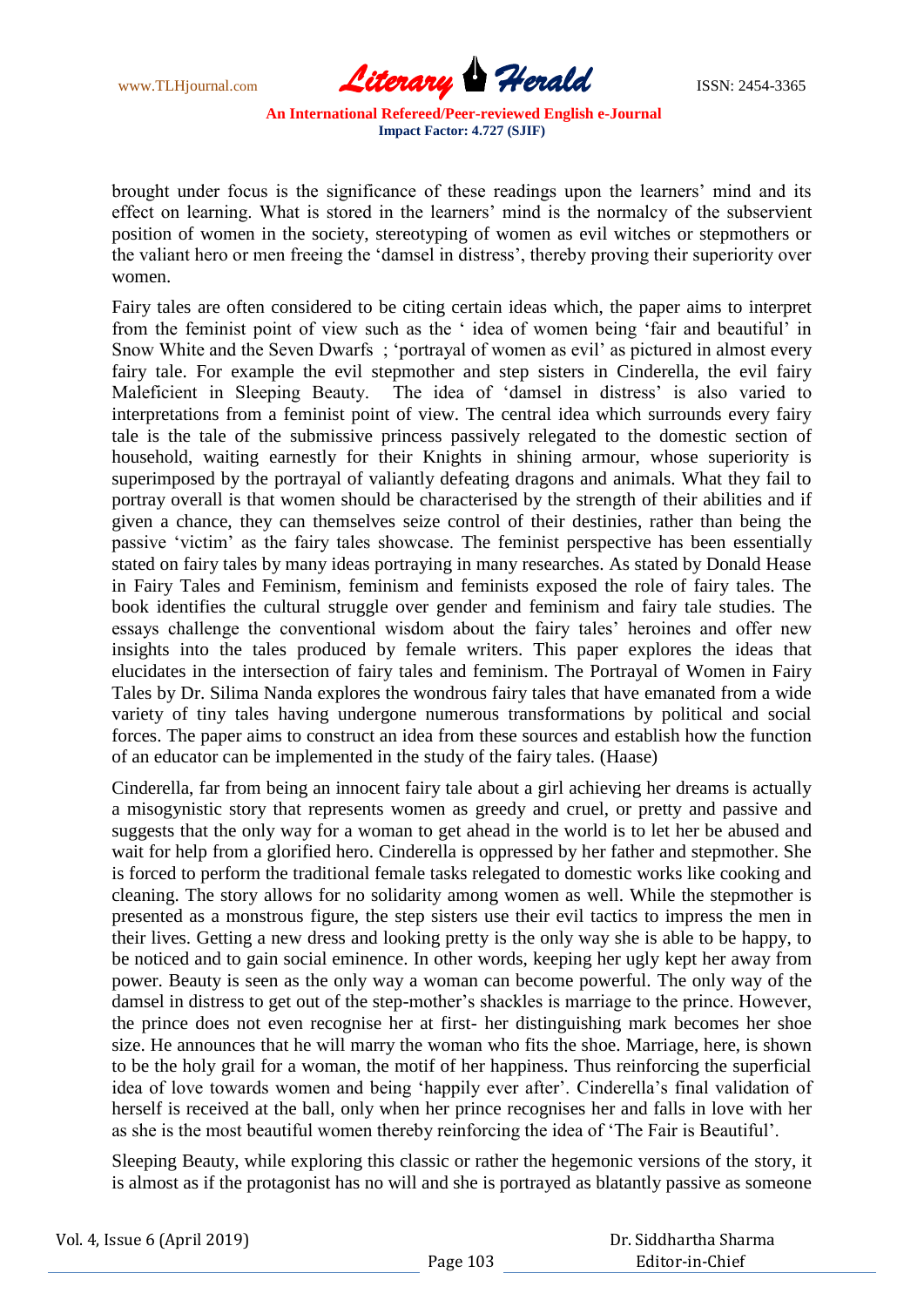

who is just waiting for fate and life to happen to her. Or in other words of Joyce Carol- 'To be female is to be without volition or identity'. (Tatar, 1987)

A kiss of love or abuse? This enunciates an important question. The prince rescues Aurora from her deep slumber with the true love's kiss. However there is a lack of moral compass in the appropriateness of intimacy towards a woman who cannot give consent. It is here, the educators play an important role. The educator will help point out the ethical issues and take a stand about the right and wrong and other questions of ethics.

In Snow White and the Seven Dwarfs, varied observations lead to an understanding of women. In order to obtain protection and shelter, the dwarfs and Snow White herself decides to perform her traditional household work. The name 'Snow White' itself is a name which forces the idea of a woman being 'fair and beautiful'. The eternal beauty of Snow White lies in the irony of her name. This superimposes the idea that lack of beauty in women is without fairness. Extreme focus has been given on the beauty of women as her only weapon to gain social power or recognition. When the queen repeatedly asks the question  $-$  'Who is the fairest of all?' to the mirror, 'Fairest' here means the most beautiful. The tale takes a hard left towards sexism when Snow White is apparently so dim that the queen manages to dress up as different personality and trick her own death. The tale makes it clear that female brain cannot process anything complex than cleaning and knitting. The final glorification of the male hero occurs when he sweeps into the plot suddenly and saves the day by saving the heroine. Thus, again, the story showcases that the beauty without brains is save by her knight in shining armour.

In the story of Cinderella, Cinderella is image of the ideal angelic female which the stepmother and the stepsisters are a contrast to. They, on the other hand, are stereotyped as the monster images as suggested by the critics Gilbert and Gubar. (Gilbert., 1979)<sup>4</sup>Starting with the physical appearance, Cinderella is beautiful and the others are dark and unattractive. Her nurturing actions mirror what kind of a mother, wife and caretaker she would make in future. The step mother on the other hand is scheming, outspoken, dominant and essentially evil who forces Cinderella into servitude. The triumph of Cinderella over the wicked stepmother and sisters displays to learners that her female qualities are the ones to be repeated and grained into the unconscious. This gives a wrong sense of reality to the learners, especially women who start identifying with that innocent holy character. They, thereby evolve within them an ideology of accepting subordination as their natural role. It is here that the world needs to question these ideologies of gender stereotyping.

Snow White and the Seven Dwarfs chronicle all the false ideas of perfection and the 'silly' idea of love at first sight with a girl in the glass coffin. This tale puts forward a wrong message upon the girls i.e. in order to succeed they need to fit into the narrow view of what was beautiful as well as being self-sacrificing, the epitome of patience and lack of expression of opinions. Essentially they were taught to recognise their domestic work in a man's productive world. The step-mother being dominant and scheming, the step sisters pushing and surpassing limits to gain social advancements and the vicious plot by the queen to kill Snow White; every idea puts forward a picture of 'No solidarity among women'.

1